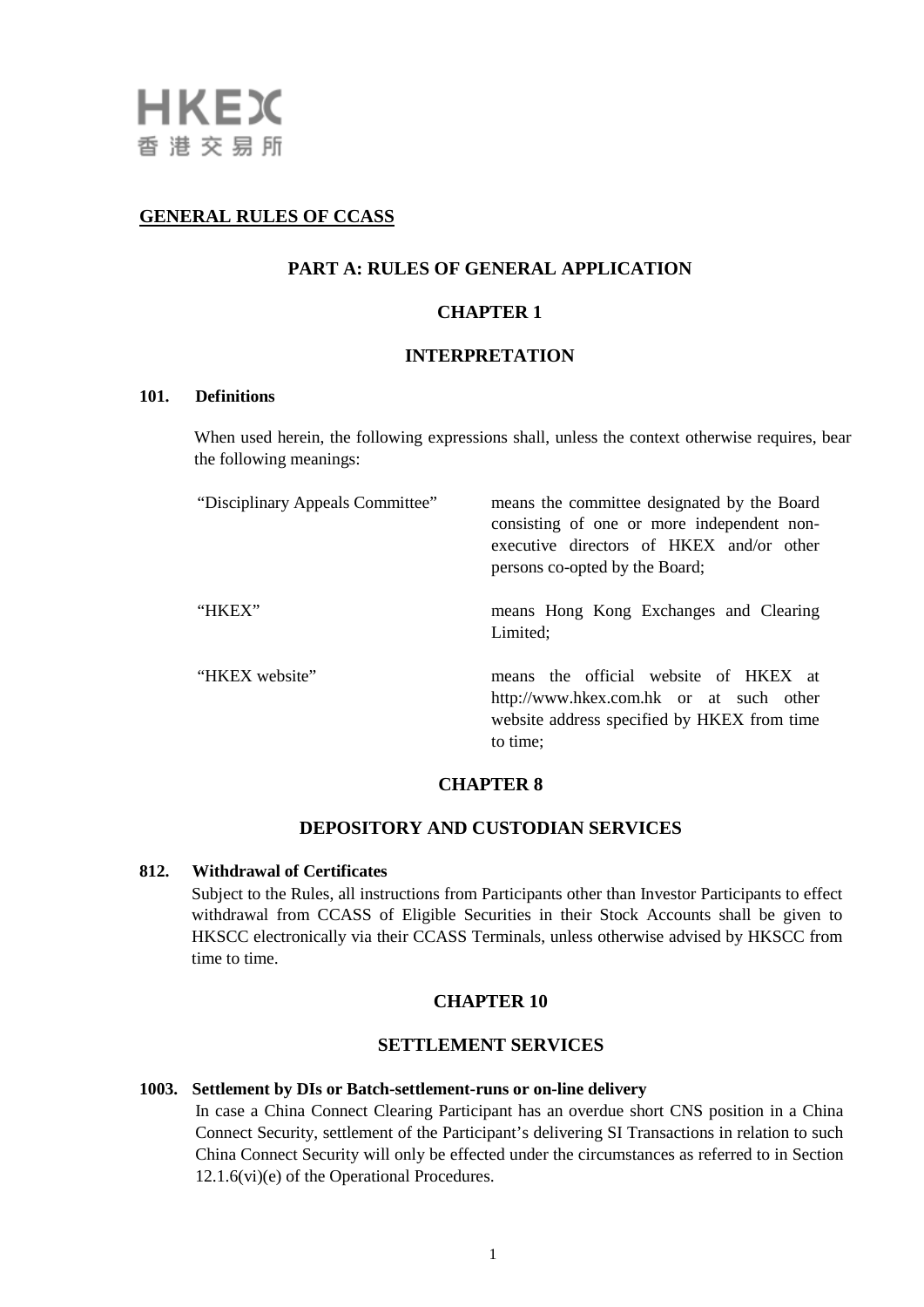

## **CHAPTER 11**

#### **NOMINEE SERVICES**

#### **1101. Scope and extent of nominee and similar services**

HKSCC shall transmit to Participants other than Investor Participants via CCASS Terminals notices of any actions, transactions or other matters affecting Eligible Securities including those that provide for action to be taken by Participants. Investor Participants will be informed of any actions, transactions or other matters affecting Eligible Securities including those that provide for action to be taken by Participants and SSA Statement Recipients will be informed of any actions affecting Eligible Securities in SSA with Statement Service that are to be voted upon. HKSCC will inform the Investor Participants and SSA Statement Recipients through the activity statement and/or the CCASS Phone System and/or the CCASS Internet System. HKSCC shall not be precluded from using other means of communication to advise Participants and SSA Statement Recipients of any such actions, transactions or matters.

#### **1105. Time limit for instructions etc.**

In respect of any actions, transactions or other matters affecting an Eligible Security, HKSCC may assign a time-limit by which instructions, payments and/or other actions required to be taken in relation thereto by Participants (including persons acting with the authority of or on behalf of or for the account of the Participants) must be received by HKSCC. HKSCC may assign a latest time for (a) the giving of Electronic Application Instructions for New Issue Shares by Participants, which shall not be later than the latest time for lodging of application forms as described in the Prospectus or confirmation forms as described in the Prospectus as supplemented and amended, as the case may be, and (b) the giving of Tender Instructions, which shall not be later than (in the case of Exchange Fund Notes and Specified Instruments) two Business Days before the latest time for making the relevant tender or (in the case of Government Bonds and CMU Instruments) the latest time for application on the closing date of the subscription period. Save for the giving of Electronic Application Instructions for New Issue Shares, Investor Participants will normally be subject to a different time-limit for giving of instructions to HKSCC. Instructions from Participants with respect to any actions, transactions or other matters affecting Eligible Securities, Electronic Application Instructions for New Issue Shares and Tender Instructions shall be given to HKSCC electronically via CCASS Terminals, where applicable, unless otherwise prescribed by HKSCC from time to time. Investor Participants are required to input instructions to HKSCC via the CCASS Phone System or at the Customer Service Centre or the CCASS Internet System or by such other means as considered by HKSCC in its absolute discretion to be appropriate in the circumstances. SSA Statement Recipients are required to input voting instructions to HKSCC via the CCASS Phone System or the CCASS Internet System or by such other means as considered by HKSCC in its absolute discretion to be appropriate in the circumstances.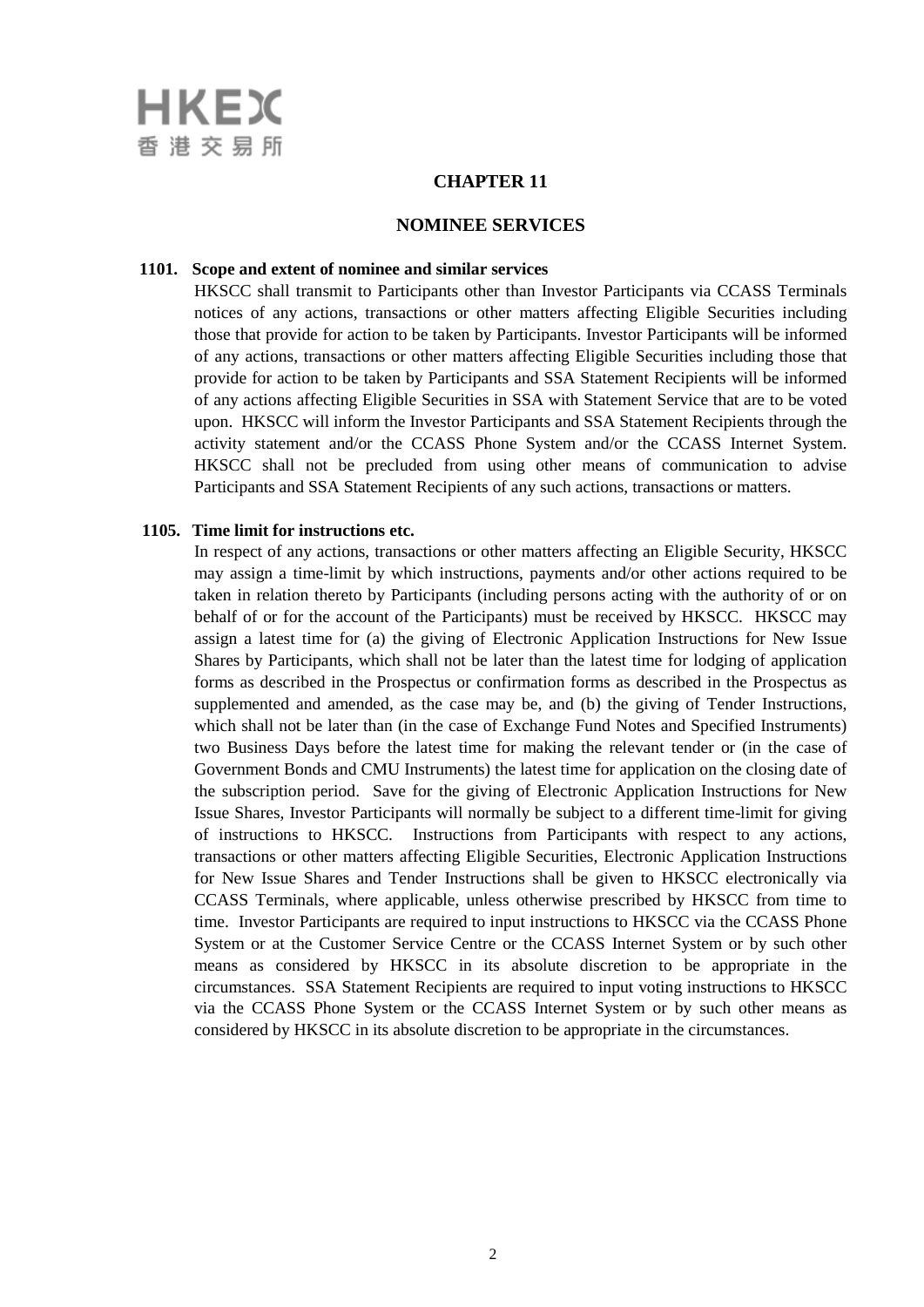# **CHAPTER 12A**

# **FOREIGN EXCHANGE SERVICES**

### **12A04. TSF Stocks**

HKSCC may establish and maintain a list of TSF Stocks designated as eligible to be traded on the Exchange with the support of the TSF. The list of TSF Stocks may be amended by HKSCC from time to time in its absolute discretion. HKSCC may publish the list of TSF Stocks on the HKEX website or by such other means as it considers appropriate.

Unless HKSCC otherwise determines, the TSF shall only be available for supporting the trading of Eligible Securities in the form of shares (which may be denominated in any currency) which are accepted for trading on the Exchange in RMB and which are included in the list of TSF Stocks.

### **12A10. RMB FX Rates**

On any Trading day when the FX Services are available and when the TSF has not been temporarily suspended or ceased to operate, the following rates will be published on the HKEX website or by such other means as HKSCC considers appropriate:

#### **12A18. Temporary suspension of TSF**

If HKSCC decides to suspend all or part of the FX Services, it shall publish an announcement, on the HKEX website and/or by such other means as HKSCC considers appropriate, stating which part of the FX Services will be suspended, whether any TSF Exchange Trade, TSF FX Transaction or Stock Release FX Transaction will be affected, the effective date and time of suspension and any other information as HKSCC shall consider appropriate.

### **12A19. Cessation of operation of TSF**

HKSCC may, in its sole and absolute discretion, decide to cease the operation of the TSF permanently, with immediate effect or otherwise by publishing an announcement on the HKEX website or by such other means as HKSCC considers appropriate.

## **CHAPTER 15**

### **LISTS TO BE MAINTAINED**

## **1501. List of Eligible Securities and List of TSF Stocks**

HKSCC shall publish the list of Eligible Securities and the list of TSF Stocks on the HKEX website or by such other means as it considers appropriate.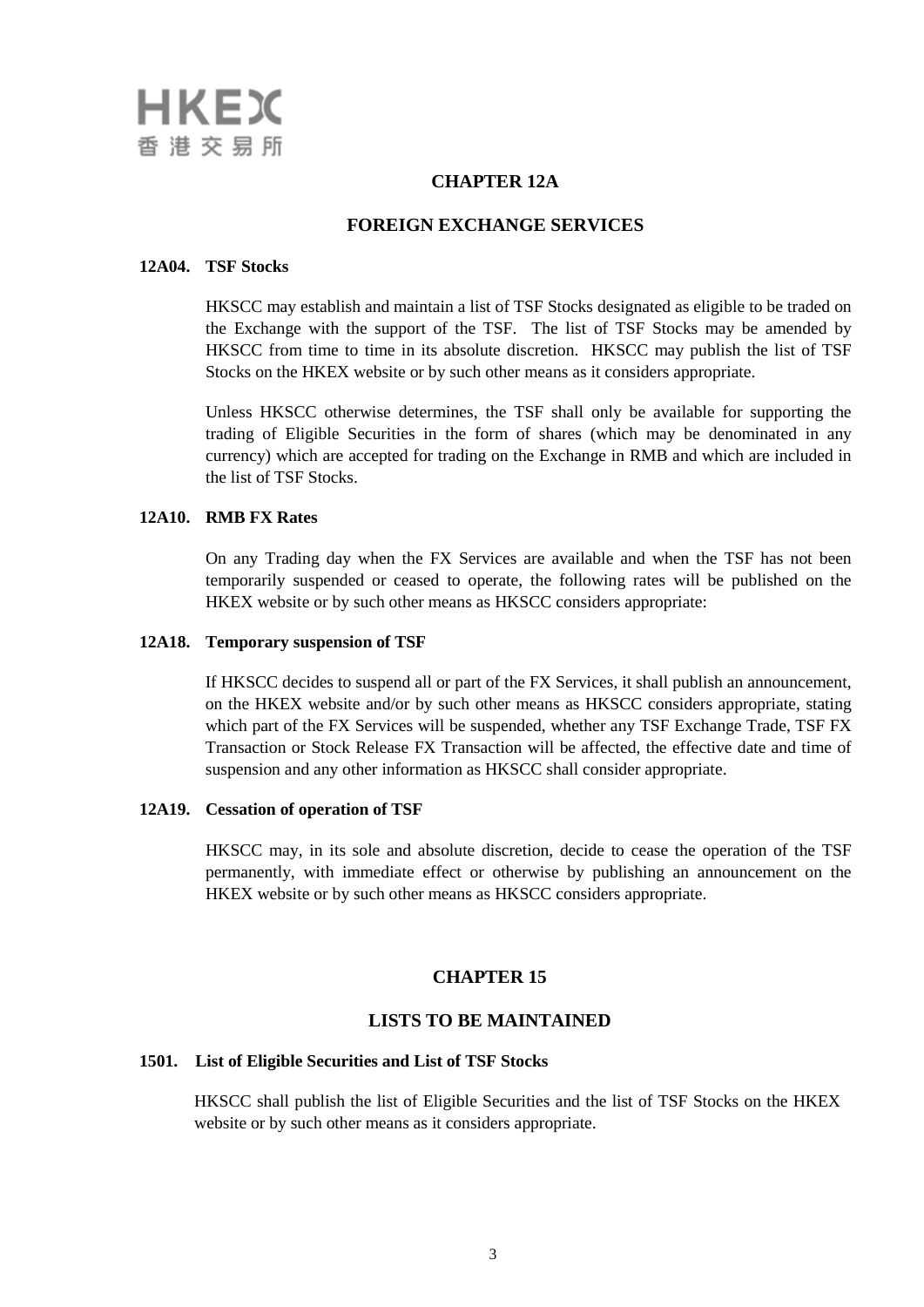

## **1502. Other lists**

HKSCC shall maintain and keep up to date at regular intervals a list of Participants in each category (other than Investor Participants), Designated Banks, China Connect Clearing Houses and Appointed Depositaries in existence at the time. HKSCC shall publish such lists on the HKEX website or by such other means as it considers appropriate.

#### **1503. Rules available for inspection**

HKSCC shall maintain and keep up-to-date a copy of the Rules. HKSCC shall publish a copy of the Rules on the HKEX website or by such other means as it considers appropriate.

# **CHAPTER 17**

## **CONTINUING OBLIGATIONS OF PARTICIPANTS**

#### **1703. Other responsibilities**

Each Participant undertakes that:-

(vi) it (which does not include an Investor Participant) will provide HKSCC with any information requested by an exchange, clearing house, regulatory authority or an organization (whether within or outside Hong Kong) with which HKEX, HKSCC or the Exchange has entered into an information sharing arrangement or agreement; and

## **CHAPTER 20**

## **DISCIPLINARY ACTIONS**

#### **2001. Circumstances subject to disciplinary actions**

(xi) failure to provide information requested by an exchange, clearing house, regulatory authority or an organization (whether within or outside Hong Kong) with which HKEX, HKSCC or the Exchange has entered into an information sharing arrangement or agreement (this act of misconduct does not apply to an Investor Participant) or pursuant to Rule 1703(iii) or (vii);

## **CHAPTER 25**

### **GUARANTEE FUND**

#### **2502. Contributions by Clearing Participants**

The arrangement of allowing a Dynamic Contribution Credit to each Clearing Participant is put in place by HKSCC with the financial support of HKEX. Neither HKEX nor HKSCC shall be required to make any actual payment to a Clearing Participant at any time in respect of the whole or any part of the Dynamic Contribution Credit that has been utilized and/or applied as above mentioned.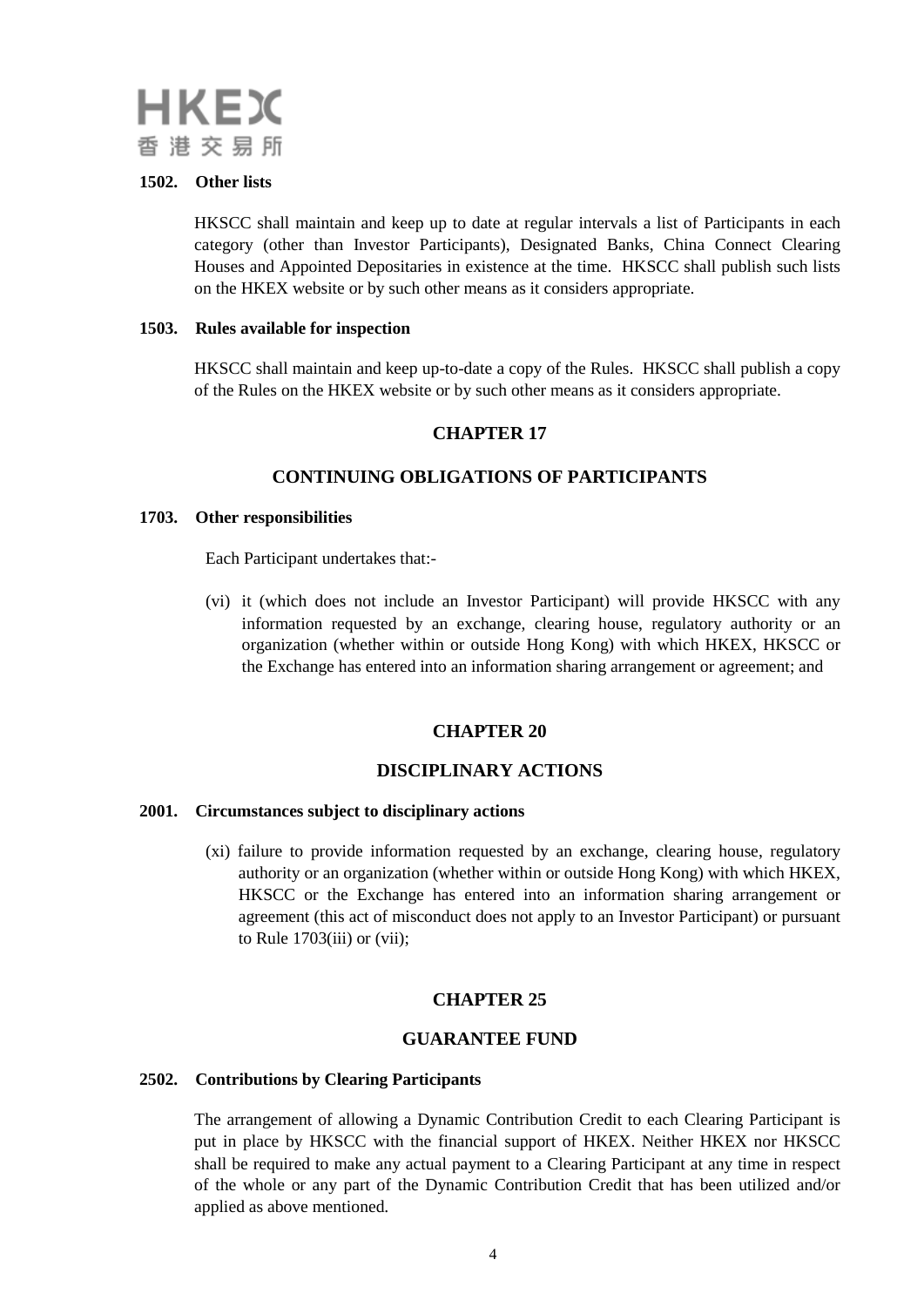## **2507A. Application of Dynamic Contribution Credit and Margin Credit, etc.**

(ii) In the event that there are obligations and liabilities of HKSCC remaining after payment under Rule 2507(i) (if applicable), HKSCC will first apply the amount of Dynamic Contribution Credit and the amount of Margin Credit utilized by the Relevant Clearing Participant in default (if applicable) immediately before the occurrence of the Relevant Event to satisfy the remaining obligations and liabilities, prior to making any further payments out of the Guarantee Fund in accordance with the order set out in Rules  $2507(ii) - (v)$ .

The Margin Credit arrangement, as referred to in Section 10.10A.2 of the Operational Procedures, is put in place by HKSCC with the financial support of HKEX. Neither HKEX nor HKSCC shall be required to make any actual payment to a Clearing Participant in respect of the whole or any part of the Margin Credit that has been utilized as provided in the Operational Procedures and/or applied as mentioned above.

(v) Where the whole or any part of the amount(s) of Dynamic Contribution Credit utilized and/or Margin Credit utilized is applied to satisfy the remaining obligations and liabilities pursuant to this Rule 2507A, the Relevant Clearing Participant in default (if applicable) shall be liable to repay to HKSCC the relevant amounts and HKSCC shall be entitled to recover the amounts from such Relevant Clearing Participant in default (if applicable), without prejudice to any other rights which HKSCC may have. To the extent that the amount recovered by HKSCC from such Relevant Clearing Participant in default (if applicable) represents the financial support provided by HKEX, HKSCC will pay the amount received by it to HKEX.

### **2510. Recovery of sums**

The amounts recovered (less any costs and expenses of recovery) may, but need not necessarily, be credited to the Guarantee Fund and repaid to HKSCC. If the amounts recovered are so credited and applied, it will be in the reverse order of priority as that for payments out of the Guarantee Fund and application of Dynamic Contribution Credit utilized and Margin Credit utilized to satisfy obligations and liabilities pursuant to Rules 2507 and 2507A, and where any such payment or application is made on pro-rata basis, the credit and repayment would be made on the same pro-rata basis.To the extent any amount credited to the Guarantee Fund represents Basic Contribution or Dynamic Contribution made by a Relevant Clearing Participant (other than the Relevant Clearing Participant in default) whose participation in CCASS has been effectively terminated, HKSCC may return such amount to the Relevant Clearing Participant or deal with it in such other manner as HKSCC considers appropriate, without prejudice to any other rights of HKSCC. To the extent that the amount repaid to HKSCC represents the financial support provided by HKEX, HKSCC will pay the relevant amount received by it to HKEX.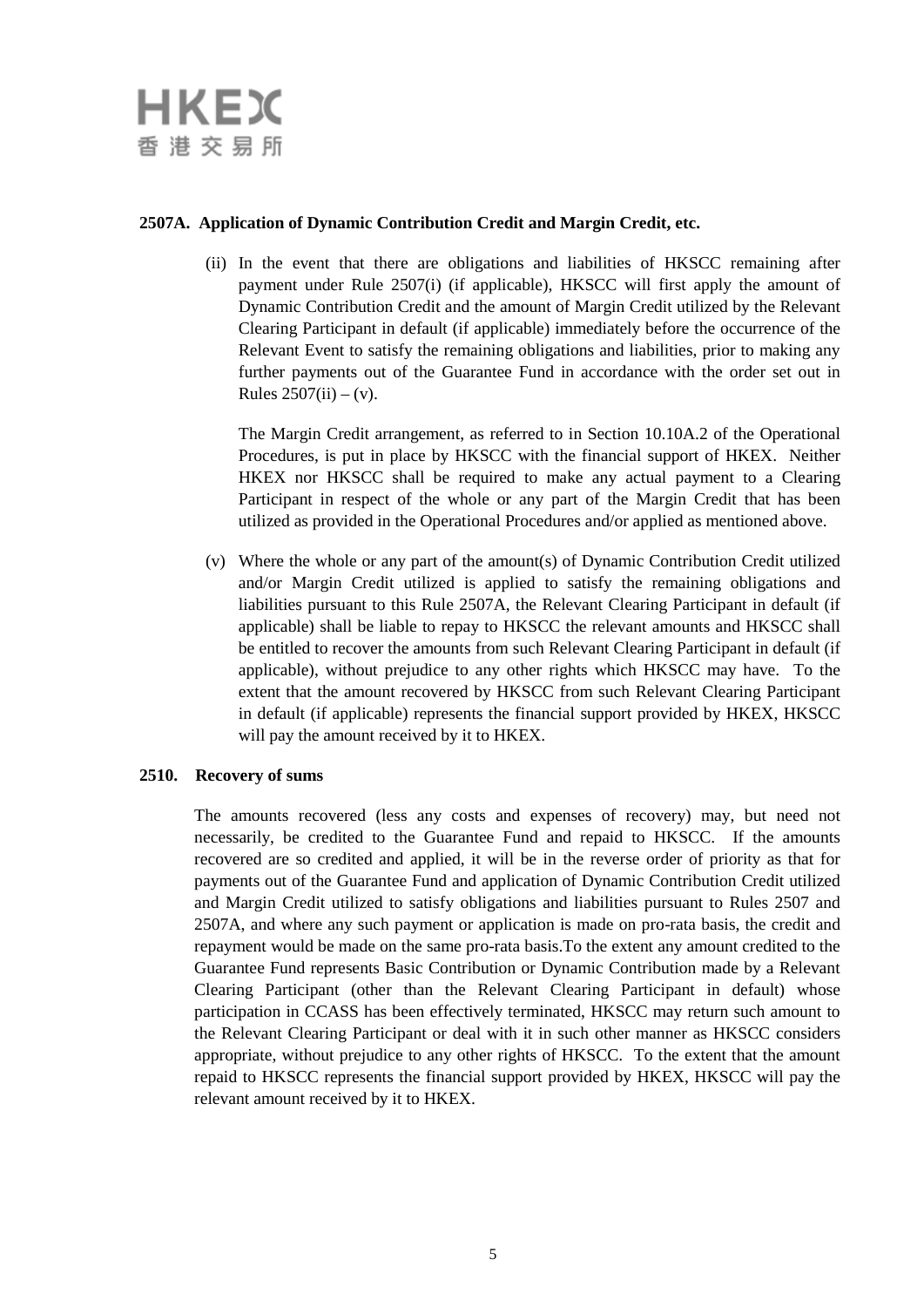## **CHAPTER 28**

### **DISCLOSURE**

- **2804.** HKSCC may provide information in relation to a Participant other than an Investor Participant to any exchange, clearing house, governmental, regulatory or competent authority or any organization (whether within or outside Hong Kong) with which HKEX, HKSCC or the Exchange has entered into an information sharing arrangement or agreement or pursuant to the Tax Information Exchange Framework.
- **2805.** HKSCC may make available to the public, via the HKEX website or such other means or person as it considers appropriate, details of Participants' holdings of Eligible Securities in CCASS or any Appointed Depositary (other than those of Investor Participants unless their consent is obtained). Details of Participants' holdings of Eligible Securities in CCASS or any Appointed Depositary that were or could have been disclosed or made available to the public as aforesaid will remain viewable and accessible by the public after the termination of their participation in CCASS for whatever reason.
- **2806.** Without prejudice to the other provisions and any other rights HKSCC may have, HKSCC may direct a Participant to provide it with any information required or requested by a governmental, regulatory or other competent authority, a regulated exchange or clearing house whether within or outside Hong Kong with which HKEX, HKSCC or the Exchange has entered into an information sharing arrangement or agreement or pursuant to the Tax Information Exchange Framework.

## **CHAPTER 29**

## **AMENDMENTS**

#### **2902. Notification of amendments**

HKSCC shall notify Participants in the event of any amendment, extension or deletion to be made to the Rules or to the Operational Procedures and the effective date thereof. A copy of such amendment, extension or deletion shall be available for perusal by Participants on the HKEX website.

#### **CHAPTER 30**

## **NOTICES**

#### **3001. Notice by HKSCC**

Unless otherwise provided in the Rules, all notices, requests, demands or other communications from HKSCC to Participants other than Investor Participants may be given orally or in writing, in person or by post, by electronic or wire transmission, by telephone or facsimile, by posting on the HKEX website, or by any means of computer data transmission. Investor Participants will be notified in writing by post, by posting on the HKEX website or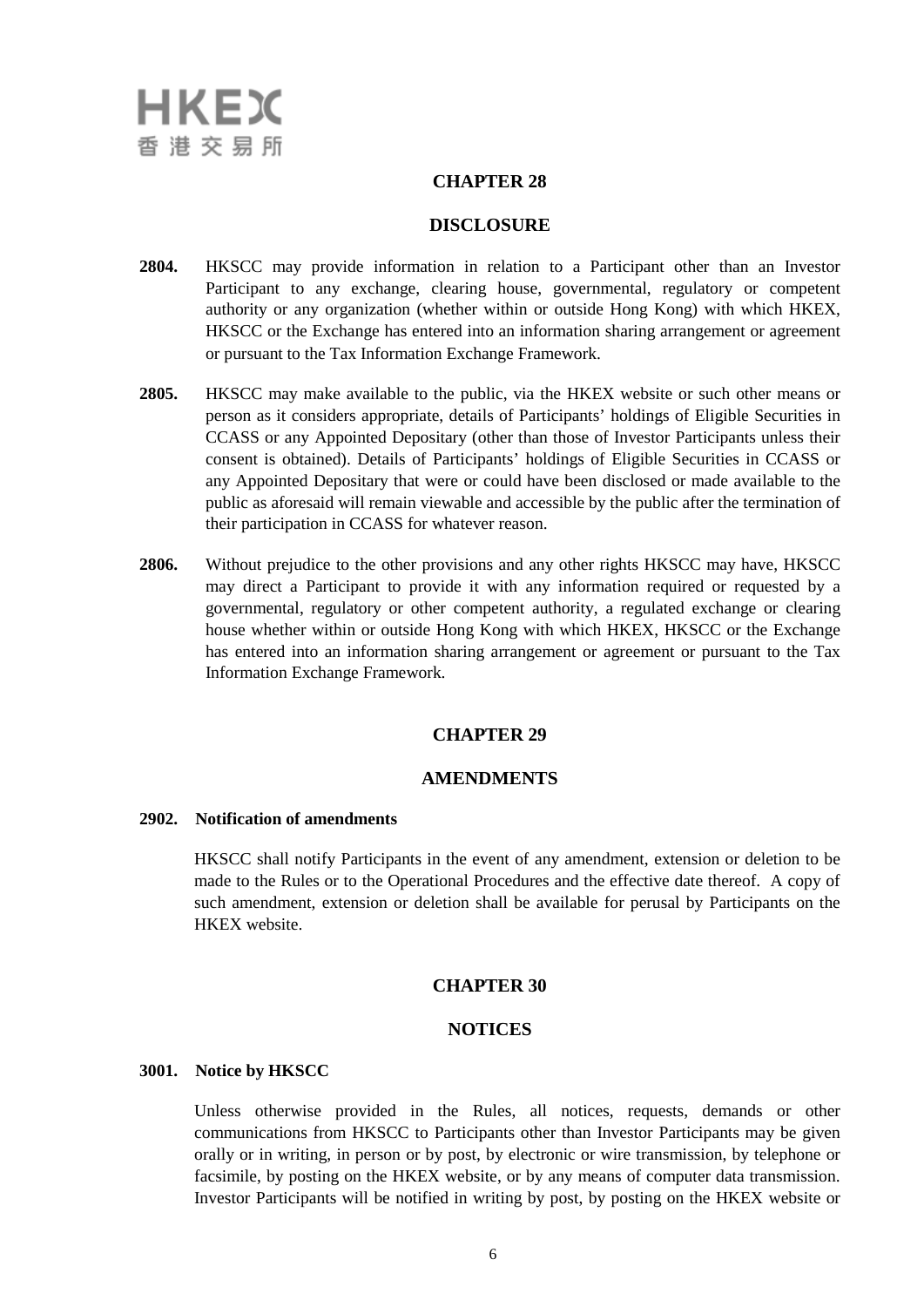

such other means as HKSCC considers appropriate and, for Investor Participants using the CCASS Internet System, through the CCASS Internet System.

In the case of communications made by HKSCC to a Participant by electronic or wire transmission, by telephone or facsimile, by posting on the HKEX website or any other instantaneous means, the communications shall be deemed to have been received by the Participant immediately.

# **CHAPTER 41**

# **CHINA CONNECT CLEARING SERVICES**

## **4103. China Connect Clearing Participants and Eligibility Criteria for Registration**

HKSCC may from time to time prescribe additional eligibility criteria for Participants to be accepted for registration and to remain registered as China Connect Clearing Participants. HKSCC may prescribe different eligibility criteria for registration in respect of different China Connect Markets and different China Connect Securities under different Clearing Links. HKSCC will publish the China Connect Clearing Participant Registration Criteria and a list of China Connect Clearing Participants on the HKEX website or by such other means as it considers appropriate.

### **4105. China Connect Securities and China Connect Clearing Houses**

HKSCC will establish and maintain the following lists and will publish them on the HKEX website or by such other means as it considers appropriate:

### **4107. Risk Management Measures applicable to China Connect Securities Trades**

## **i. Mainland Settlement Deposit and Mainland Security Deposit**

Each China Connect Clearing Participant shall on demand provide to HKSCC such amount of Mainland Settlement Deposit and Mainland Security Deposit for each China Connect Market as may from time to time be determined by HKSCC to be payable by the China Connect Clearing Participant in respect of its or its NCPs' China Connect Securities Trades on that China Connect Market.

HKSCC shall be entitled from time to time and at any time to compute Mainland Settlement Deposit and Mainland Security Deposit using the formulae set forth in the Operational Procedures or such other methods and assumptions as HKSCC may consider appropriate. Unless HKSCC otherwise specifies, in respect of each China Connect Market, (i) Mainland Settlement Deposit will be computed by reference to the buy turnover in China Connect Securities and any overdue short CNS stock positions in China Connect Securities of a China Connect Clearing Participant and its NCPs on that China Connect Market and the sell turnover in China Connect Securities that are executed on that China Connect Market by the China Connect Clearing Participant and its NCPs for Special Segregated Accounts; and (ii) Mainland Security Deposit will be computed by reference to the net settlement amount in China Connect Securities Trades of the China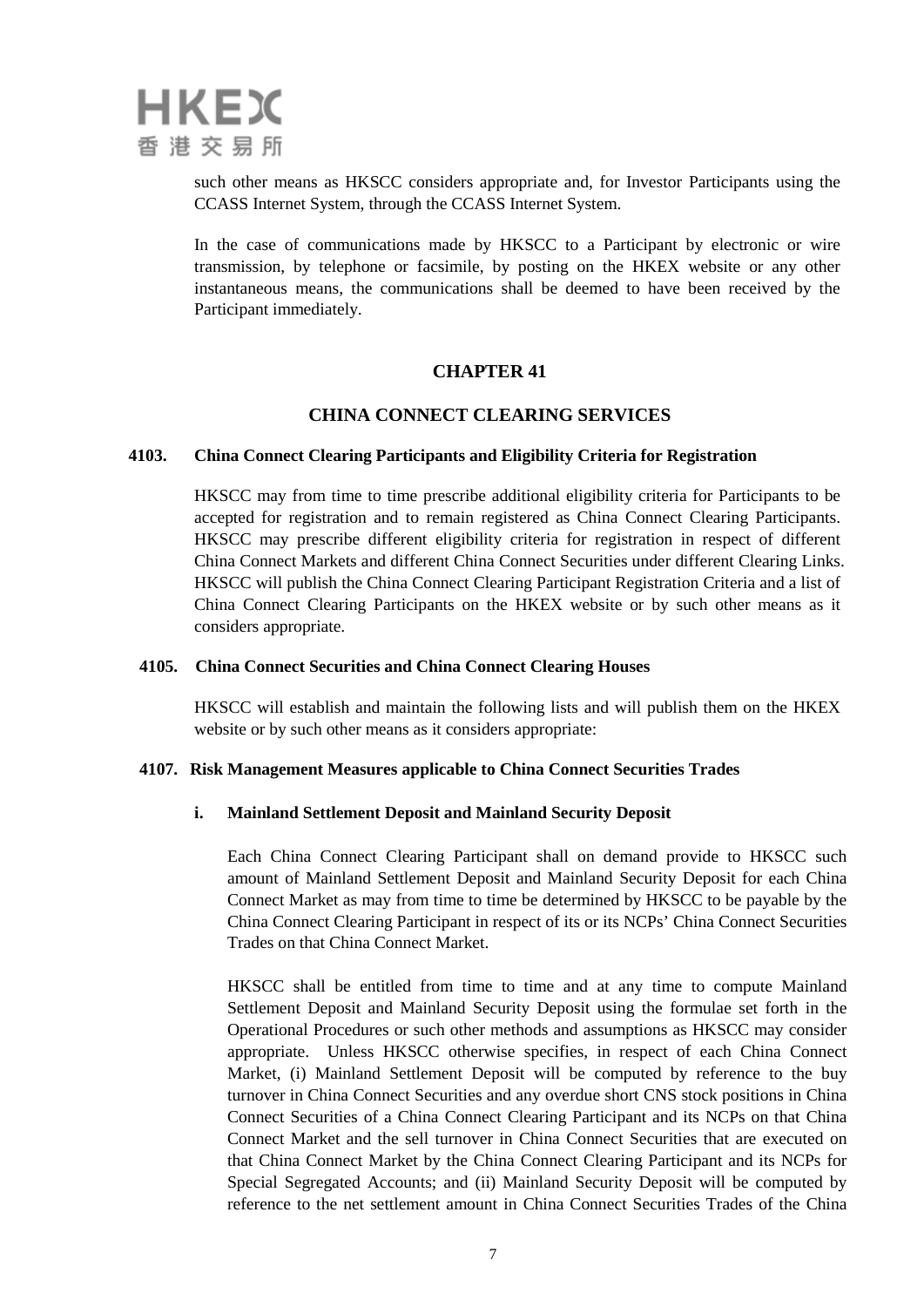Connect Clearing Participant and its NCPs on that China Connect Market under the CNS System.

The calculation and collection of Mainland Settlement Deposit and Mainland Security Deposit and the use of any surplus Mainland Security Deposit shall be made in accordance with the Operational Procedures.

HKSCC shall have the right to satisfy its obligations as clearing participant to the China Connect Clearing House under the relevant Clearing Link with, or otherwise use, funds provided by China Connect Clearing Participants as Mainland Settlement Deposit and Mainland Security Deposit. Without limitation to the foregoing or to application of such funds in accordance with the rules of the China Connect Clearing House, HKSCC may use such funds for money settlement in the event that the usual money settlement procedures between HKSCC and the China Connect Clearing House under the relevant Clearing Link are temporarily delayed or prevented as a result of any typhoon, black rainstorm warning, human error or delay, third party or technical incidents or force majeure events, provided that HKSCC will endeavour to replenish the funds used in such money settlement as soon as practicable. For the avoidance of doubt, in such situations HKSCC shall still be liable to pay to a China Connect Clearing Participant an amount equal to the Mainland Settlement Deposit and Mainland Security Deposit provided by it (less any amount if any used to satisfy obligations and liabilities of such China Connect Clearing Participant) in accordance with Rule 4107(v).

## **4108. Fees and charges of China Connect Clearing Houses**

Participants shall pay all fees, charges, levies and taxes that are required by the relevant China Connect Clearing House or applicable laws to be payable in respect of the China Connect Securities that are maintained in HKSCC's account with the China Connect Clearing House, including all fees, charges, levies and taxes relating to the clearing, settlement, custodian and other services that may be provided in respect of such China Connect Securities. HKSCC will publish information on fees, charges, levies and taxes payable and the manner of collection on the HKEX website or through such other means as HKSCC considers appropriate.

### **4109. Conditions and restrictions on the use of China Connect Clearing Services**

HKSCC has absolute discretion to impose or amend conditions or restrictions for access to or the use of China Connect Clearing Services from time to time for the purpose of ensuring that the clearing and settlement of China Connect Securities and the depository, nominee and other services relating to China Connect Securities through the use of China Connect Clearing Services will not contravene applicable laws or for any other reasons which HKSCC considers appropriate. Different conditions or restrictions may be prescribed in respect of different China Connect Securities and China Connect Markets. HKSCC will publish the conditions or restrictions on the HKEX website or through such other means as HKSCC considers appropriate. Participants shall comply with all such conditions and restrictions in all respects.